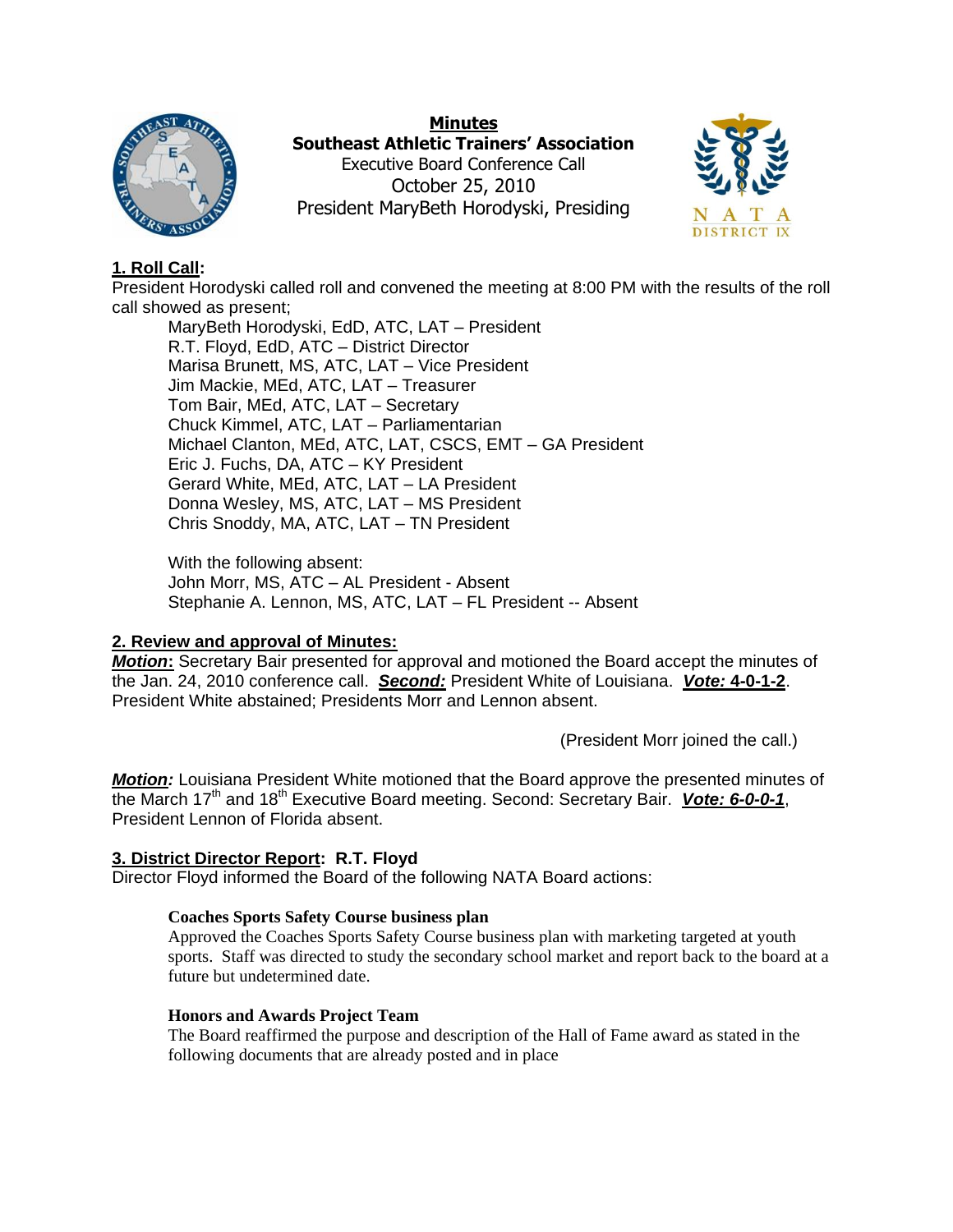1. "Members inducted into the Hall of Fame must exemplify the Mission Statement of NATA by enhancing the quality of healthcare provided by certified athletic trainers and advancing the profession of athletic training." This wording has been on the Hall of Fame website since 2006 and is still accurate.

2. "The Hall of Fame…recognizes qualified NATA members for their exceptional and unique contributions to the athletic training profession. This is a national award that reflects a lifetime of commitment to athletic training, especially at the national level." This wording on the current Hall of Fame application is correct.

The project team should continue with its charge to review NATA's recognition program with a new eye, ensuring it is fair to members in all settings.

#### **High School Career Day**

The first High School Career Day at the Convention was a success. SSATC plans to expand the program within the next few years.

#### **Governance Structure Project Team:**

Voted to establish a project team to look at the governance structure. Mark Gibson will chair the project team with additional members appointed by the President. Findings will be presented to the Board at its January 2011 meeting.

#### **2016 NATA Annual Meeting**

Voted to approve Baltimore as the site for the Wednesday, June 22 through Saturday, June 25, 2016 Annual Meeting, assuming final details are worked out to NATA's satisfaction.

#### **August 30, 2010**

#### **iLEAD – NATSC Members**

NATSC members are leaders both in their state and district and should attend iLEAD. Ideally, the district and state would select its NATSC member as one of the delegates it financially supports. He suggested that each district director encourage that this occur. NATA will waive the iLEAD registration fee for NATSC members. The Myers Briggs workshop profile fee is a direct cost to NATA. NATSC members who opt for the profile will pay \$12.

#### **Athletes For America (AFA)**

This initiative promotes training athletes in first aid, CPR and AED usage so the country will be prepared should another 9/11 occur. The first bus tour was last week and had a great response. AFA requested the use of our logo and name on its website, materials and bus. Staff should review materials on which the logo will appear. Approved the use of the NATA name and logo by the Athletes For America.

#### **Pronouncements Council will be working on a Position Statement for Return to Play Considerations**

**Discontinuing the application fee for NATA Fellows nomination.**

**Approved the Post Professional AT Residency Standards & Guidelines as well as the Pursuing & Maintaining Accreditation of Post-Professional Residency Programs document.**

September 23, 2010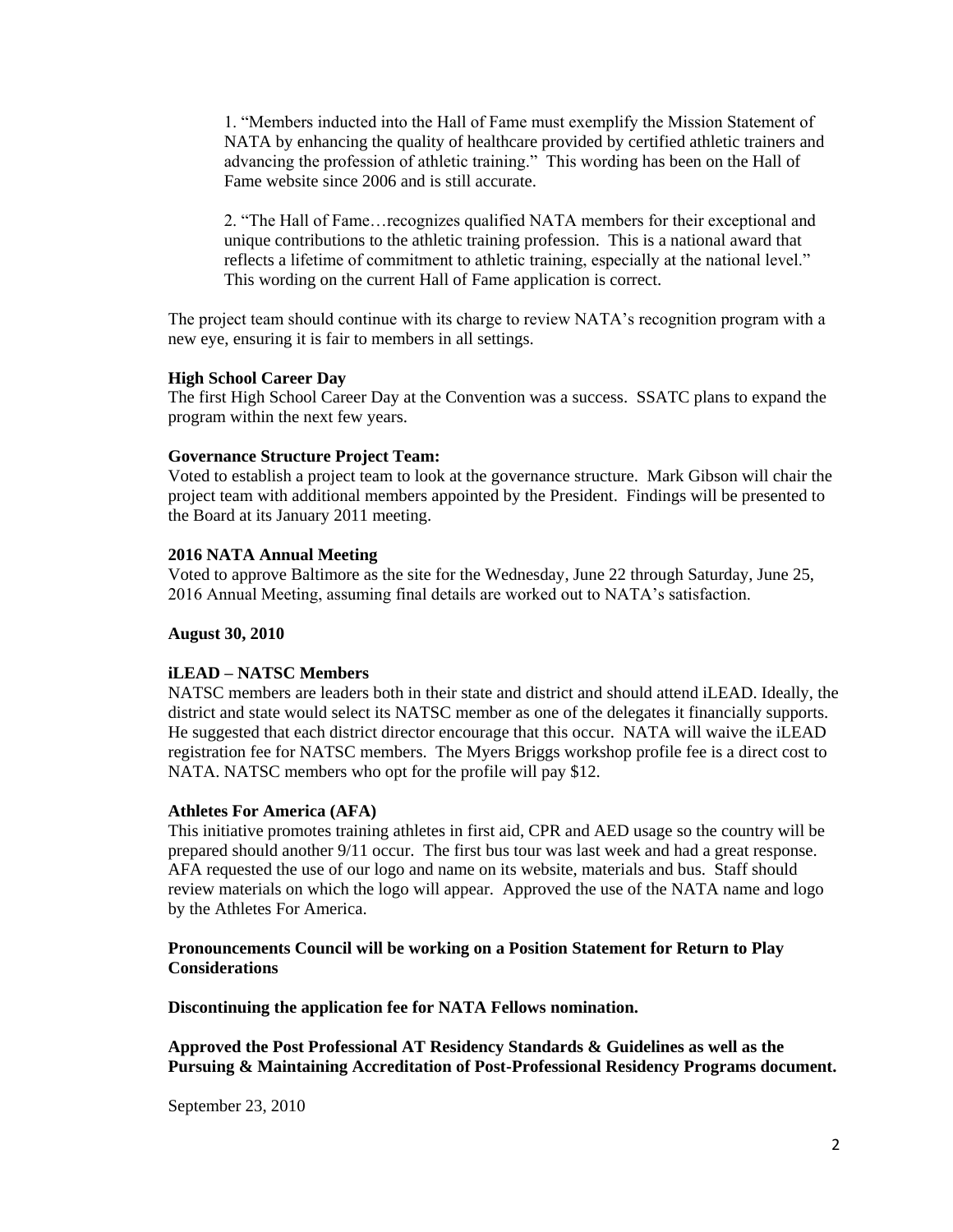### **Vision Quest**

The final Vision Quest report was received from Ed O'Neil. The Presidents & Executive Directors of the NATA, NATA Foundation, BOC & CAATE will assemble soon to finalize before submitting to the BOD.

### **Federal Legislation**

Two bills introduced into Congress. House Education and Labor bill HR6172, *Protecting Student Athletes from Concussions Act,* provides increased awareness of the signs and symptoms of concussions. House bill HR1347, *The Contact Act*, passed by the House Energy & Commerce Committee, establishes guidelines for the management of concussions in school-aged children. HR1347 would authorize grants to the states to collect data on concussions and to implement guidelines. HR6172 specifically mentions athletic trainers throughout. Athletic trainers will be on the task forces set up in each state to develop guidelines.

**Sports Safety Course for Youth Coaches provides a good basic knowledge of first aid is expected to roll out around Nov. 1**

**Approved contract renewal for Waxenberg & Associates for a three year period without the rebid process.**

|                     |                |                |             |   |                      |    |   |   |   |    | As of 10-11-10 |
|---------------------|----------------|----------------|-------------|---|----------------------|----|---|---|---|----|----------------|
| <b>Award</b>        | 1              | 2              | 3           | 4 | 5                    | 6  | 7 | 8 | 9 | 10 | <b>Total</b>   |
| <b>Hall of Fame</b> | $\overline{2}$ |                |             |   | $\blacktriangleleft$ |    |   | 1 | 4 |    | 10             |
| <b>MDAT</b>         | 2              | 2              | $2^{\circ}$ | 2 | 10                   | 3  | 1 | 1 | 2 |    | 26             |
| <b>ATSA</b>         | 3              |                |             |   | 11                   |    | 3 |   |   | 3  | 39             |
| <b>Gail Weldon</b>  |                |                | 1           | 1 |                      |    |   | 1 |   |    | 4              |
| <b>TOTAL</b>        | 8              | $\mathfrak{p}$ | 4           |   | 15 22                | 10 | 4 | 3 | 6 | 5  | 79             |

**NATA Honors and Awards Nominations** 

| <b>Award</b>                 | <b>Total</b> |
|------------------------------|--------------|
| <b>President's Challenge</b> | 2            |
| <b>Honorary Membership</b>   |              |
| <b>TOTAL</b>                 |              |



(President Lennon of Florida joined the meeting)

## **4. President's Report: MaryBeth Horodyski**

President Horodyski, upon the Boards acceptance of the Elections Committee report, welcomed and congratulated David Green as the new Vice-President of SEATA.

President Horodyski indicated that the planning or the March meeting continues to progress well and leadership change has not delayed that process.

President Horodyski indicated that at past Board meetings items sometimes are pushed into the future as those Boards may have chosen to re-visit a particular issue. She will be looking at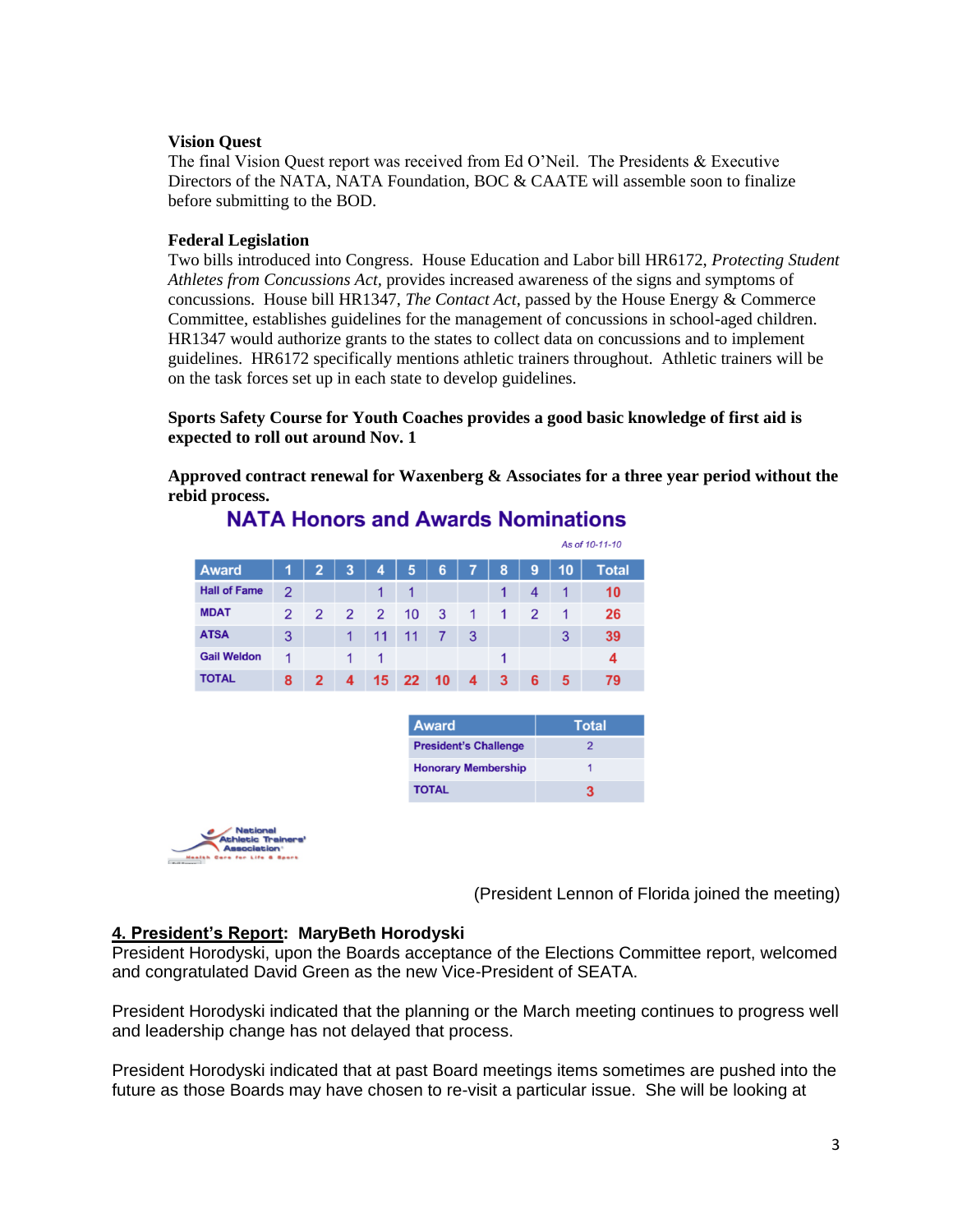past Board actions to determine of it is appropriate for this Board to act upon any of those issues.

President Horodyski confirmed that President White of Louisiana as a member of the Finance Committee as the result of the electronic 6-0 vote which closed 10/13/2010.

### **5. Vice-President's Report: David Green**

Vice-President Green expressed his pleasure and eagerness to serve SEATA in this capacity. He indicated that he has been in contact with former Vice-Presidents Brunett and Jones as well as the SEATA convention service vendor and that he is approaching full speed regarding the issues of the March meeting. He will soon be communicating with the Emory contact. A replacement person is needed to co-ordinate, build, and maintain our vendor relationships.

### **6. Treasurer's Report: Jim Mackie**

Treasurer Mackie reviewed dues payment schedule: January thru February dues paid by March 20

March thru June dues paid by July 20

July thru October paid by November 20

November dues paid by December 20

December dues paid by January 20

Cash flow statement from 1/1/2010 to 10/21/201 were reviewed and as of 10/21/2010 there are revenues of \$223452.14 with expenses of \$281,885.12 which produces a total of (\$20,657.30). Year over year revenues increased \$26,368.83 as did expenses by \$47,026.30. Treasurer Mackie provide explanations of variances answered all question regarding the financial report.

Treasurer Mackie indicated that association Taxes are in order and filed.

Treasurer Mackie indicated that Ms. Mary McLendon is the first SEATA person to complete the StarTRACK program and lead a discussion to find another candidate.

Treasurer Mackie recognized and welcomed President White of Louisiana as a member of the Finance Committee. Treasurer Mackie informed the Board that the Finance Committee met 10/24/2010 and is working on some recommendations.

### **7. Elections Committee Report**

Chair Wesley reported that she received a helpful suggestion via Director Floyd from a member suggesting that future minutes be more explicit when accepting reports from the Elections Committee for election of officers; specifically inclusion of dates of the term. The suggestion reads in part:

During a recent review of SEATA Executive Board meeting minutes spanning the past 4 years, an improved manner of documenting SEATA election results came to mind. With that said, it is suggested that:

1. The Board approves the results of each officer's election i.e. "MaryBeth received the majority of valid votes for President". This would officially document/validate each officer's election and be more consistent with good parliamentary procedure.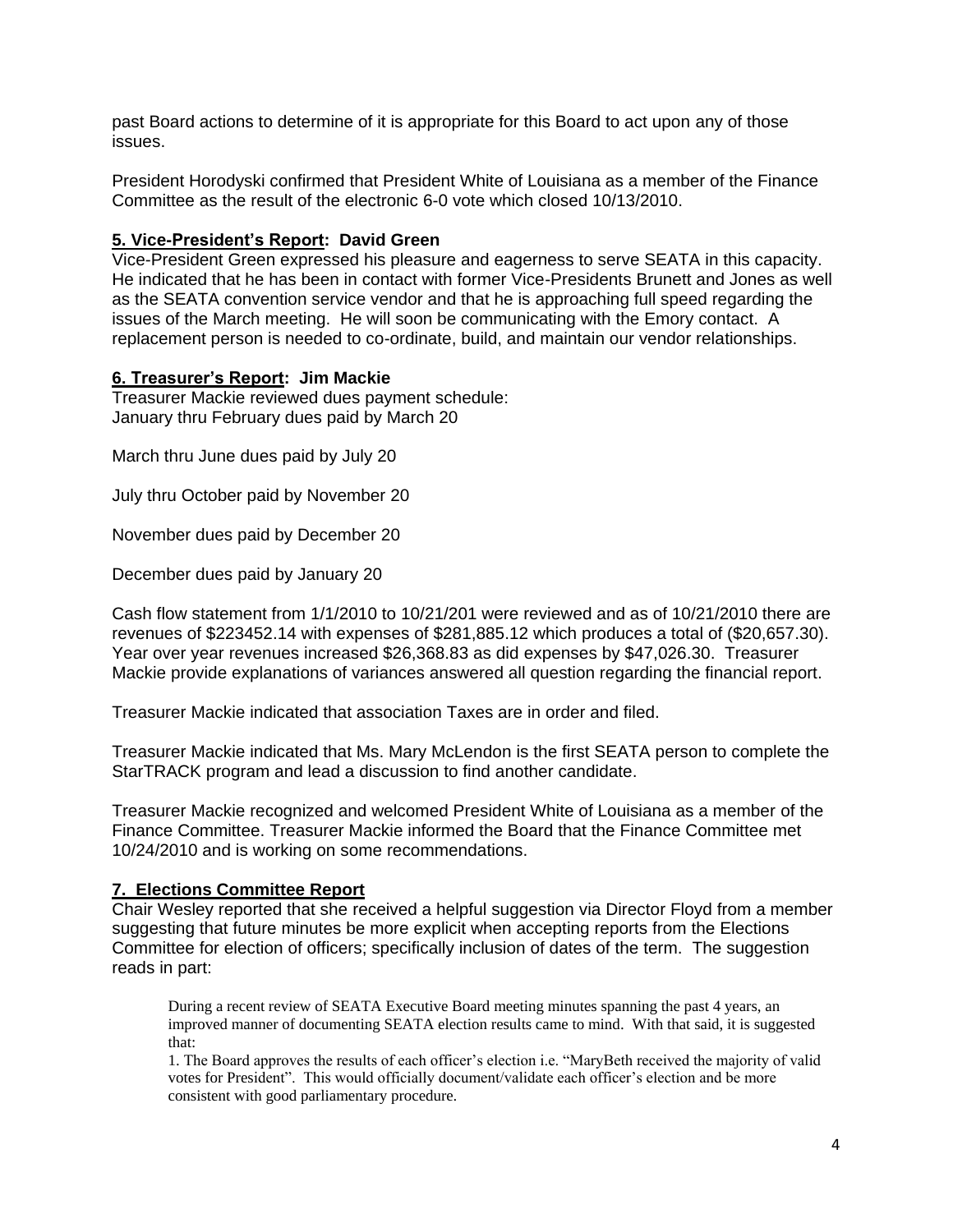2. The minutes include the time frame i.e., " MaryBeth received the majority of valid votes for the SEATA President term from 2010-2012". This would alleviate confusion as to the candidate's eligibility to be reelected to a second term, particularly in the case of offset (irregular) terms.

Chair Wesley reported to the Board that Mr. Doug May was nominated to be a candidate for the recently vacated position of Vice-President; however he did not meet By-Law eligibility rules to be a candidate as it has been more than 10 years since his service in any position that would make allow him to be an eligible candidate.

Chair Wesley reported that Mr. David Green received the majority of valid votes to fill the office of SEATA Vice-President to for the remainder of the June 2010 to June 2012 term.

*Motion:* Director Floyd motioned that the Board accept the report of the Elections Committee. *Second:* President Snoddy. *Vote:* **7-0-0-0**

### **8. Update on combined SEATA meeting**

Director Floyd informed the Board that work continues to be done to coordinate speakers, vendors, and other joint resources. He provided a link to a very tentative preliminary schedule that is being developed for the meeting. [http://www.seata.org/11csmm.htm.](http://www.seata.org/11csmm.htm) There are no links to this yet, but hopes that we can get it finalized enough to go live by Nov. 1.

### **9. Committees**

President Horodyski brought forth the following recommendation for the Board to act on from the CUATC to fill its members.

| <b>CUATC Committee</b> | <b>Name</b>                         |
|------------------------|-------------------------------------|
| Chair                  | Robb Duncanson, MEd, ATC, CSCS      |
|                        | <b>Associate Athletic Trainer</b>   |
|                        | University of Tennessee             |
|                        | rduncans@utk.edu                    |
| Alahama                | <b>Brandon Evans</b>                |
|                        | <b>Assistant Athletic Trainer</b>   |
|                        | Samford University                  |
|                        | bjevans@samford.edu                 |
| <b>Florida</b>         | Mary Vander Heiden, MA, ATC         |
|                        | Head Football Athletic Trainer      |
|                        | University of Central Florida       |
|                        | myheiden@athletics.ucf.edu          |
| Georgia                | Mike Clanton, ATC, CSCS, EMT        |
|                        | <b>Athletic Trainer</b>             |
|                        | <b>Brenau University</b>            |
|                        | michael.clanton@charter.net         |
| Kentucky               | Eric Fuchs, DA, ATC, EMT            |
|                        | Clinical Coordinator                |
|                        | Eastern Kentucky University         |
|                        | eric.fuchs@eku.edu                  |
| Louisiana              | Jim Murphy, PT, ATC, LAT            |
|                        | Director of Sports Medicine         |
|                        | McNeese State University            |
|                        | $m rphy$ am $867$ @ aol.com         |
| <b>Mississippi</b>     | Christopher Scott Johnson, MEd, ATC |
|                        | Mississippi State University        |
|                        | scottjohnson@athletics.msstate.edu  |
| <b>Tennessee</b>       | Mike Van Bruggen                    |
|                        | <b>Head Athletic Trainer</b>        |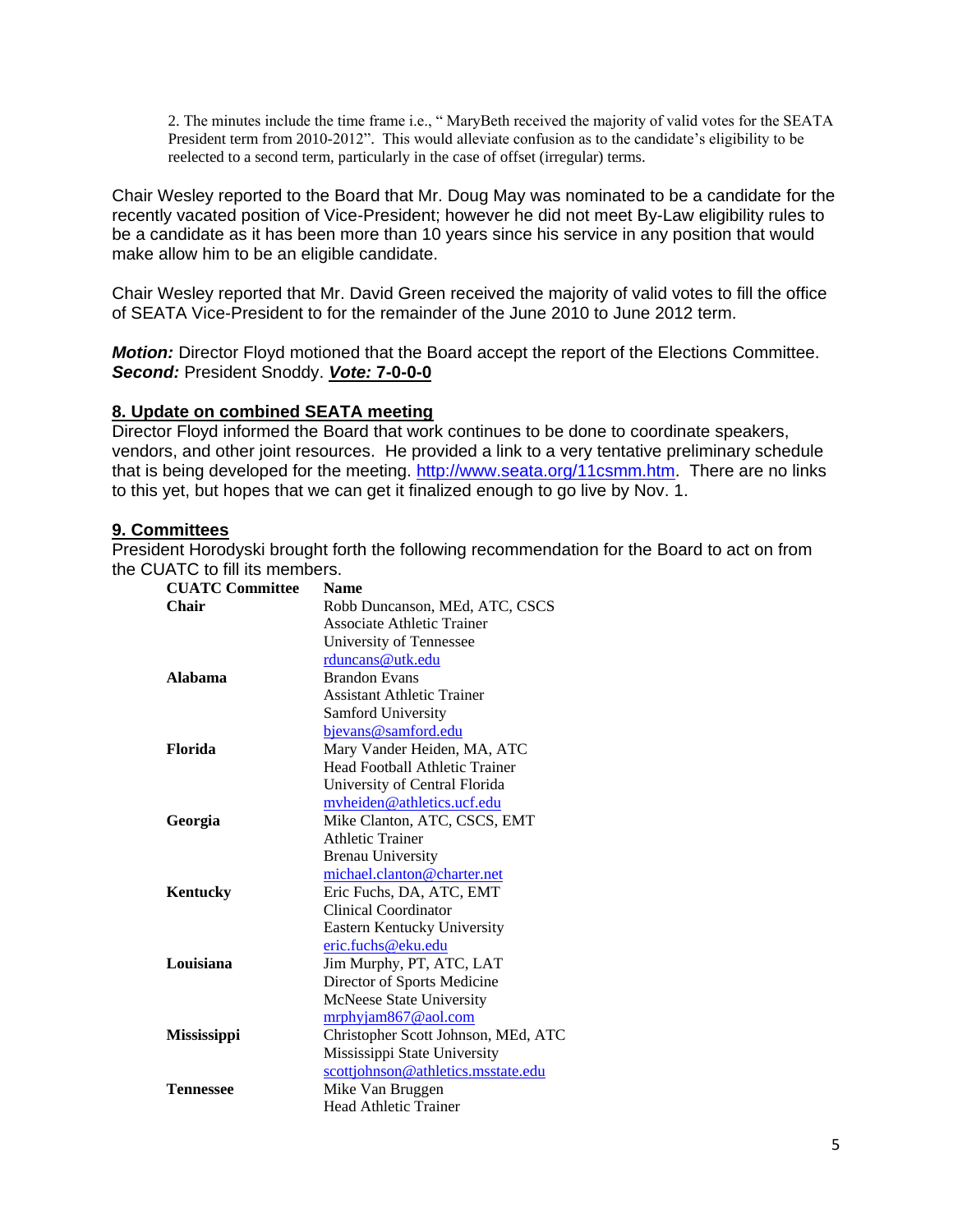|                        | Carson Newman College        |
|------------------------|------------------------------|
|                        | $m$ vanbruggen@cn.edu        |
| <b>SEATA Executive</b> | Mike Clanton, ATC, CSCS, EMT |
| <b>Board Liaison</b>   | <b>Athletic Trainer</b>      |
|                        | <b>Brenau University</b>     |
|                        | michael.clanton@charter.net  |

*Motion:* President White to accept the CUATC recommendation as presented. *Second***:** President Snoddy *Vote: 6-0-1-0* (President Clanton abstain)

### **10. PR and VI Representation**

Director Floyd indicated that he has had communication with a member that had concerns with representation and dues payment for SEATA members in Puerto Rico and the Virgin Islands. The concerns were that members in this part of SEATA were not represented on the Executive Board and that through their dues payment to SEATA via NATA collection process they are paying state dues when they have no state organizations. Some of his written correspondence on this issue is included, including his recommendations to President Horodyski and NATA President Albohm.

Will,

We have not yet had a SEATA Executive Board Conference Call, but we will be having one very soon. As I said before, I believe the point about the dues is a legitimate one. I would certainly encourage as before that you organize as a group as much as possible and that we help you as desired in the process.

Currently, there are 8 total members in Puerto Rico and 2 in the Virgin Islands which is nowhere near enough of a critical mass to qualify for representation equal to that of the smallest state (MS) which has 248 members. I sincerely hope that PR or VI, individually or collectively can get to the point where they can be easily justified in having equal membership on the SEATA Executive Board.

I have requested that this be added to our discussion on the next SEATA Executive Board Conference Call. Thanks for your email.

Sincerely,

R.T. Floyd, EdD, ATC District IX Director, NATA Station #14, UWA Livingston, AL 35470 (205) 652-3714 (205) 499-8670 Cell (205) 652-3799 Fax rtf@uwa.edu

From: Will Morin [wmorin@gmail.com] Sent: Monday, October 18, 2010 12:57 PM To: Floyd, R.T. Subject: previous email

\_\_\_\_\_\_\_\_\_\_\_\_\_\_\_\_\_\_\_\_\_\_\_\_\_\_\_\_\_\_\_\_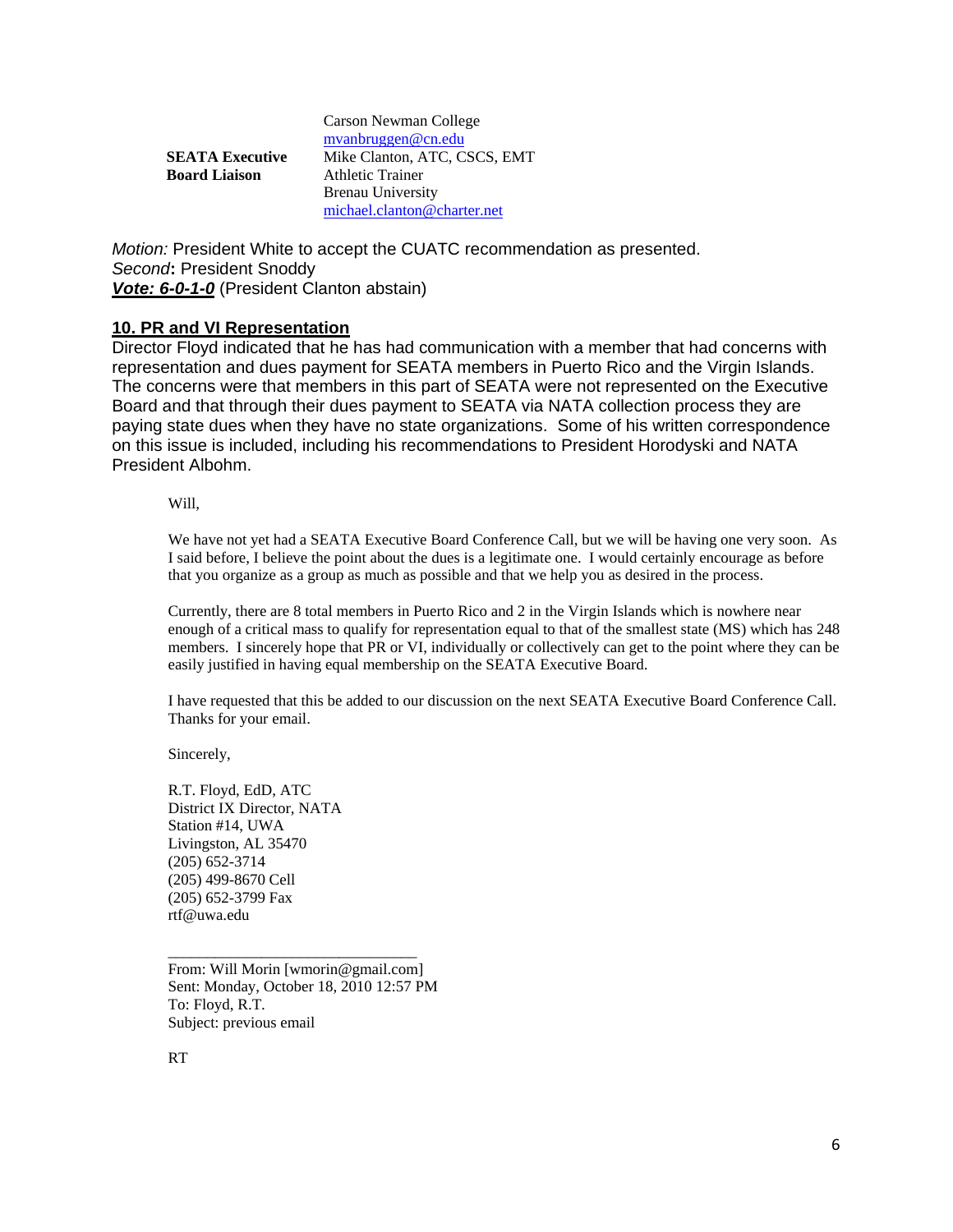I have not heard from you regarding our previous telephone conversation in August about members residing in the Virgin Islands and Puerto Rico that belong to D-9.

Have you considered any further action on giving us a rebate on CEUs since we have no state organization that we pay DUES to?

(Also, you should seriously consider adding a full fledged member to your district board from the VI/PR Islands.)

Thanks Will Morin

From: Floyd, R.T. Sent: Sunday, August 15, 2010 2:13 PM To: Marje Albohm; [horodmb@ortho.ufl.edu](mailto:horodmb@ortho.ufl.edu) Subject: RE: Copy of Letter to NATA President

Dear Marje & MaryBeth,

I may have already sent this, but I did speak at length with Will by phone on Wednesday night and explained that he and all others in the U.S. Virgin Islands and Puerto Rico have all of the same rights and privileges as all others in SEATA based upon their membership category. I referred him to the SEATA description at the top of our SEATA web page. I also explained that due to the small numbers in these territories that the territories do not have a place on the Executive Board as do the states but there is a policy that I remember seeing a good while back that affords them this opportunity once there is a large enough critical mass of members in the particular territory. I know I have seen this but cannot locate it currently. It says something to the effect that once a territory reaches a certain percentage (8 to 10%??) of SEATA overall membership that they then have a place at the table on SEATA Executive Board. Based upon the numbers, we are long ways from there.

A concern that we need to address is where the SEATA district dues from these members is currently going which is earmarked for state dues. If they are paying full district dues which includes state dues then this is unfair and a deterrent to being a member. Will stated that he would rather see it applied to NATA online CEUs. We need to either refund it to the individual member or possibly keep track of it for future disbursement to the territory organization when one is established. I recommend paying it back to the members, but we need to help them organize to the extent that we can and invite them to the SEATA Executive Board meeting as a non-voting member until the critical mass is reached.

I am not sure about the other territories related to District 8 and I know that some of the others he mentioned are international. It seems that the NATA webpage used to reflect the U.S. Virgin Islands and Puerto Rico, but does not currently. This needs to be corrected. <http://www.nata.org/Districts>

It was *moved* by President Clanton that 1) Secretary Bair provide to the Board a roster of PR and VI Members, 2) A Project Committee be formed to address the members issue, 3) Director Floyd to seek input from the NATA regarding this issue. The motion was *seconded* by President Wesley and passed *7-0-0-0*.

President Horodyski request that volunteers for the Project Committee contact her by Thursday the  $28<sup>th</sup>$ , 2010.

### **11. Student Senate information**

For purposes of keeping the Board informed President Horodyski presented Minutes of the SEATA Student Committee Conference Call of 9/30/10.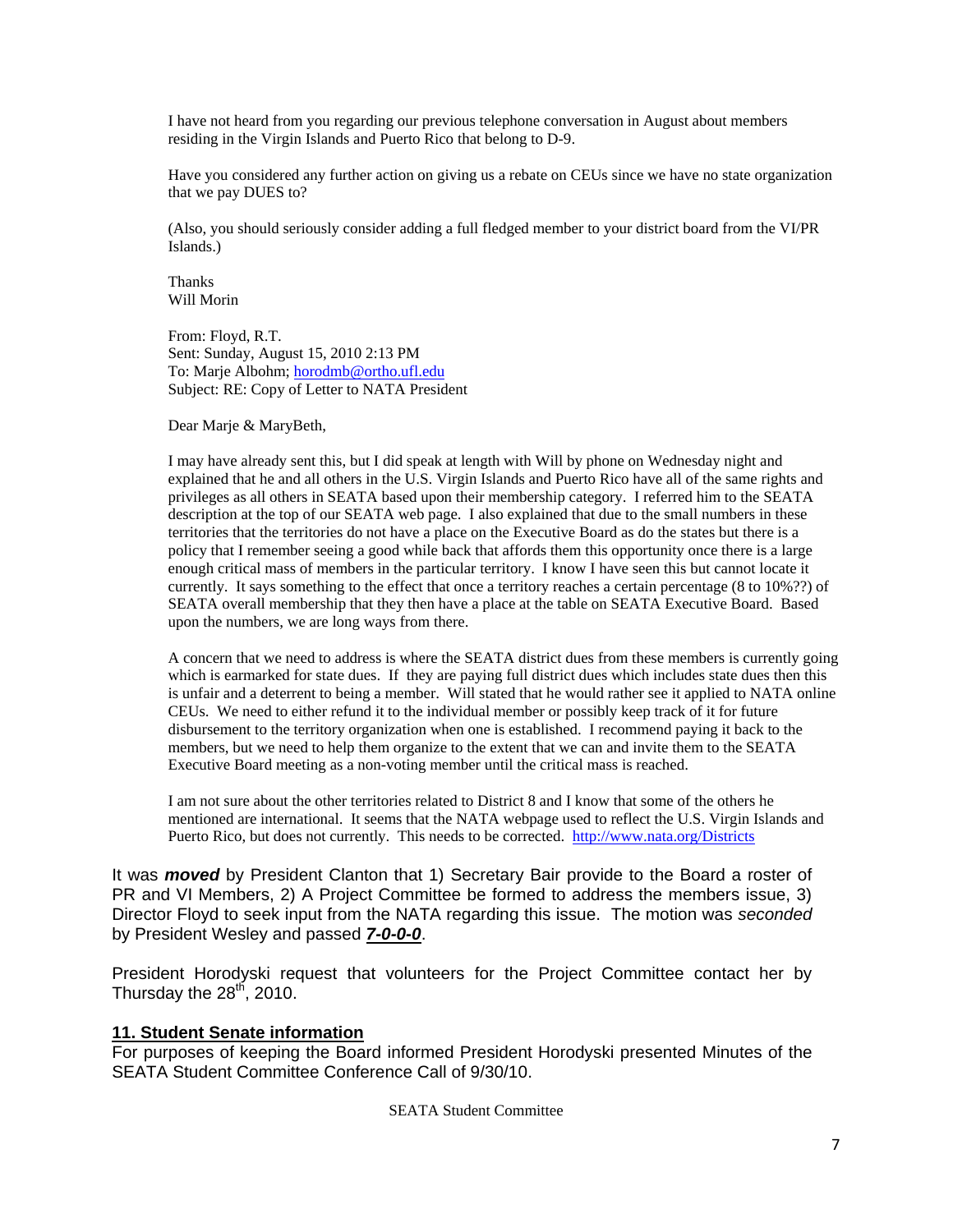#### Conference Call #1 Meeting Minutes 9/30/2010, 8pm EST

### **1. Roll Call**

Alyson Kovacs (AL Rep) – present Nicole Phegey (LA Rep) – present Paul Krampe (KY Rep) – present Chelsea Sparks (TN Rep) – present (came in late to call) Kalilah Kemp (MS Rep) – present James An (FL Rep) – present Katie Perreault (GA Rep) – present Dr. Amanda Andrews Benson – committee mentor, Program Director, Troy University

\*\*\*meeting called to order at 8:09pm\*\*\*

#### **2. Expectations for coming year**

- a. Senators were given synopsis on how committee has evolved
	- $\bullet$  $3<sup>rd</sup>$  year of committee
		- Wrote policies/procedures, implemented application process
		- Improving student outreach each year
		- Worked on increasing involvement in SEATA Student Symposium and increasing student numbers at SEATA Members Meeting and Clinical Symposium
- b. Goals for coming year/things to think about
	- Senators make contacts with at least one student at each accredited program in their states
	- Senators make contact with State Presidents, find out about state meetings etc. [www.seata.org](http://www.seata.org/) (executive committee tab will list state presidents and contact info)
	- Increase involvement at SEATA Student Symposium
		- o Help with registration
		- o Help with speaker introduction
		- o Carve out time to speak with students about committee
		- o Be prepared to miss/arrive late to speakers in your own track due to committee commitments
	- Senators take initiative in own states move to having state updates at district conference calls
	- Increase committee involvement beyond SEATA Student Symposium i.e. SEATA Members Meeting and Clinical Symposium (Reid will speak further to Dr. Andrews and Dr. Floyd about this possibility)
	- Consider possibility of moving application process to fall to allow for change-over to occur at SEATA Student Symposium

### **3. Officer Vacancies/Subcommittee Vacancies**

- Senators will submit bios by Oct.8, 2010 for consideration for officer positions
- Committee will vote on officers via email by Oct. 14, 2010

#### **4. Scholarships**

Check out NATA, SEATA and individual state scholarship opportunities!

#### **5. Other**

- iLead registration seems to vary state to state, please contact state presidents for the most up-todate info on registration for your state
- **•** Dr. Andrews mentioned trying to have committee work to bolster student attendance at both the NATA National Convention and our District IX Meeting
- Dr. Andrews mentioned to Nicole (LA Rep) to think about trying to find out about dorm housing to offer students for NATA this summer in New Orleans